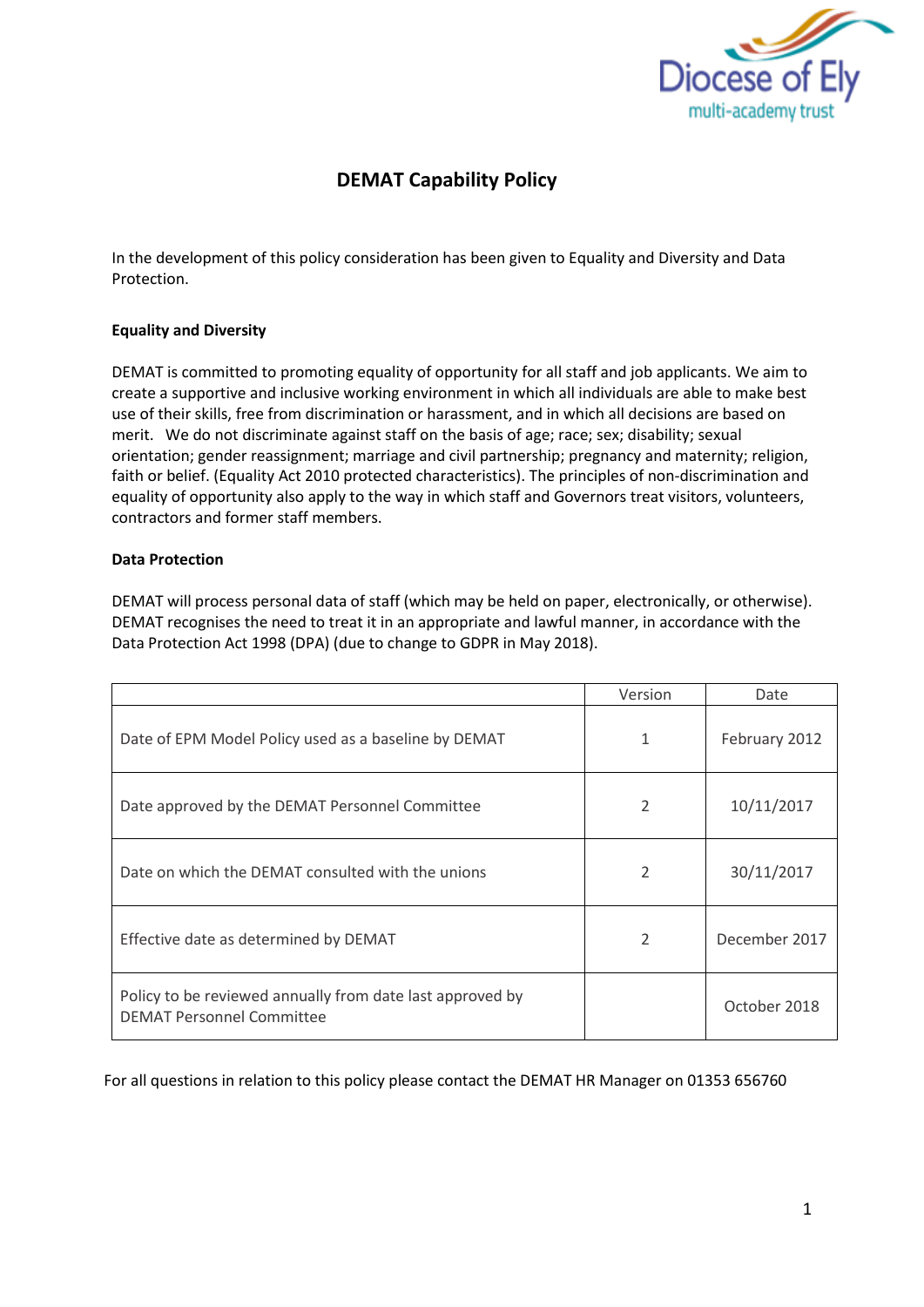

#### **Policy Contents**

#### **Page Number(s)**

| Definition |                                                      |         |
|------------|------------------------------------------------------|---------|
|            | <b>Application of the Policy</b>                     |         |
| 1.         | <b>Formal Capability Meeting</b>                     | $3 - 4$ |
| 2.         | Sickness absence and the use of this procedure       | 5       |
| з.         | Monitoring and review period following a formal      | 5       |
|            | <b>Capability Meeting</b>                            |         |
|            | 4. Formal Review Meeting                             | $5 - 6$ |
| 5.         | Right of Appeal against a formal written warning     | 6       |
| 6.         | <b>Decision Meeting</b>                              |         |
| 7.         | <b>Right of Appeal against a decision to dismiss</b> |         |
| 8.         | <b>Notice of Dismissal</b>                           |         |
| 9.         | Grievances arising during the procedure              | 8       |
|            | <b>10. Trade Union Officials</b>                     | 8       |
|            | 11. Confidentiality                                  | 8       |

# **Definitions**

"Headteacher" also refers to any other title used to identify the Headteacher where appropriate.

"Senior Manager" refers to Senior Manager of DEMAT.

"Employee" refers to any member of staff, namely teaching, support and central team staff employed to work within DEMAT.

"Companion" refers to a person chosen by the employee to accompany him/her, who shall be a trade union representative or a workplace colleague.

In cases relating to employees within the DEMAT Central Team, the term 'Chair of Governor' or 'Governor' to be replaced by DEMAT Senior Officer.

#### **Application of the Policy**

This policy is to be used by all employees employed by The Diocese of Ely Multi-Academy Trust (DEMAT). The following definitions are included for reference purposes for both School and Central Team staff to enable clarity and transparency when applying this policy. This policy should be read and applied in conjunction with the Trust's appraisal policy.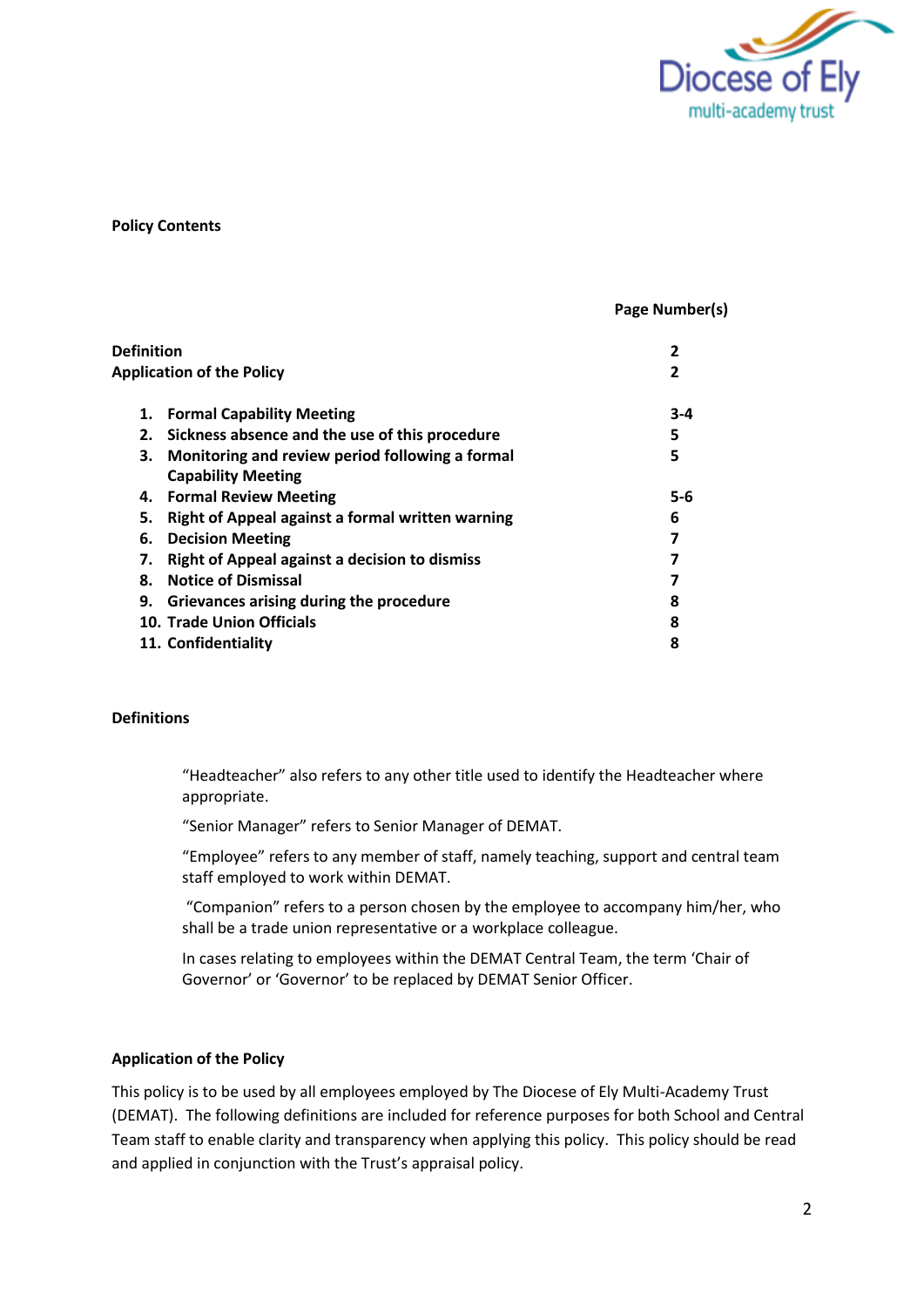

# **1. Formal Capability Meeting**

- 1.1 This procedure applies only to employees about whose performance there are serious concerns that the appraisal process has been unable to address. If under the appraisal policy an employee's performance is not wholly satisfactory, the headteacher/senior manager, or other person with line management responsibility for the employee, will invite the employee to a formal capability meeting to discuss with the employee the identified poor performance as specifically as possible.
- 1.2 The headteacher/senior manager will write to the employee at least 5 working days in advance to inform him/her about:
	- a) the date, time and place of the meeting.
	- b) the basic details of the concerns about the employee's performance
	- c) the employee's right to be accompanied by a representative of his/her trade union or a workplace colleague of his/her choice
	- d) the titles of enclosed copies of any documents to be used at the meeting.
	- e) names of any witnesses to be called
	- f) his/her right to call witnesses on his/her behalf.
	- g) The name and office of any adviser who will accompany the headteacher/senior manager at the meeting.

An extra copy, together with any enclosures, will be provided for his/her companion.

- 1.3 This meeting is intended to establish the facts. It will be conducted by the head teacher/senior manager (or Senior Manager nominated by DEMAT in the case of a head teacher)*.* The meeting will allow the employee to respond to concerns about his/her performance and to make any relevant representations. This may provide new information or a different context to the information/evidence already collected.
- 1.4 The headteacher/senior manager may conclude that there are insufficient grounds for pursuing the capability issue and that it would be more appropriate to continue to address the remaining concerns through the appraisal process. In such cases, the capability procedure will come to an end.
- 1.5 The headteacher/senior manager may also adjourn the meeting if it is decided that further investigation is needed, or that more time is needed in which to consider any additional information. In other cases, the meeting will continue.
- 1.6 During the meeting, or any other meeting which could lead to a formal warning being issued, the headteacher/senior manager will:
	- In the case of a teacher, identify the poor performance, including which of the standards expected of the teacher is not being met;
	- In the case of any other employee, identify poor performance;
	- Ensure the employee is given an opportunity to ask questions, present evidence, call witnesses, respond to evidence and make representations;
	- Establish the likely causes of poor performance including any reasons why any measures taken so far have not led to the required improvement;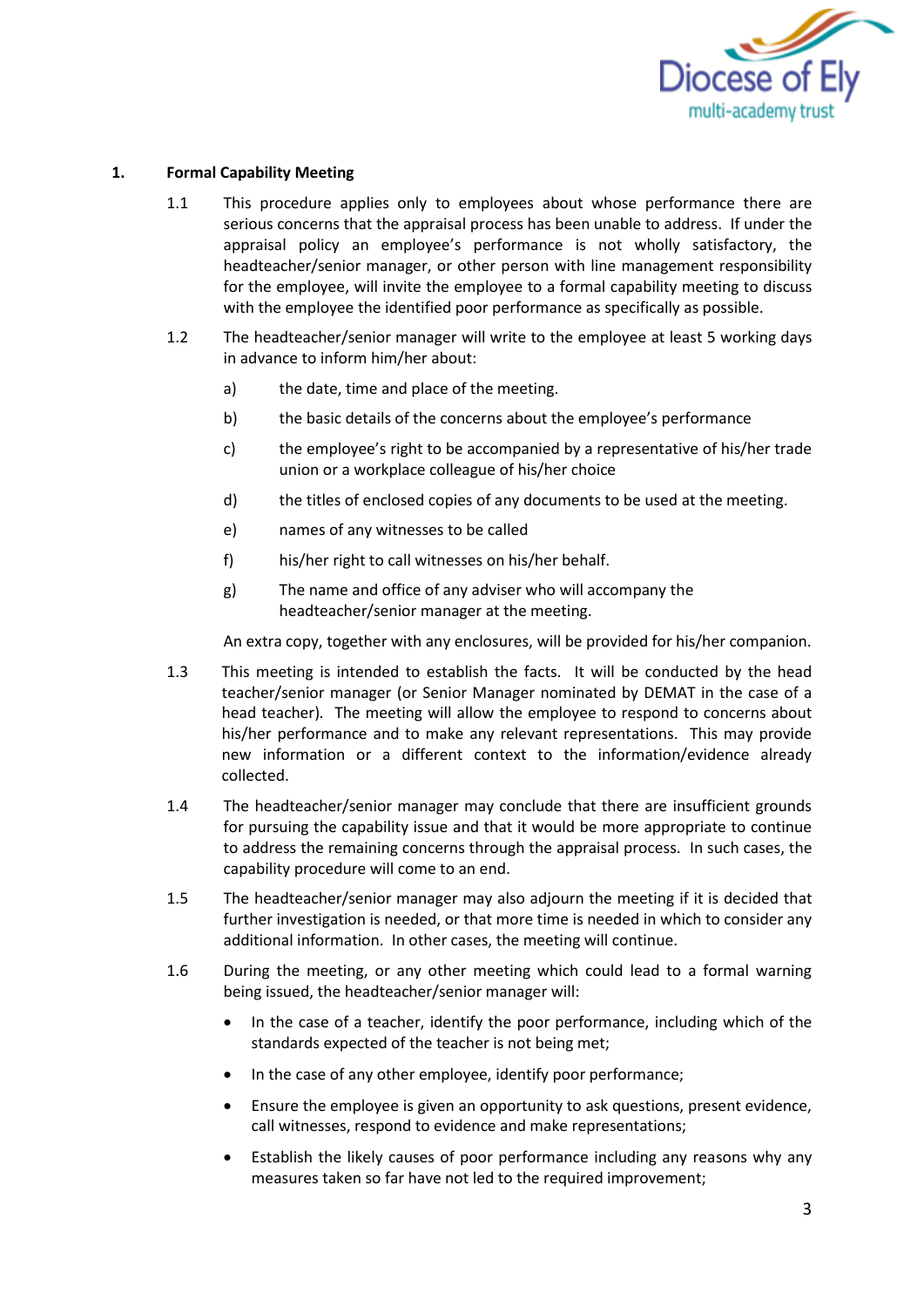

- Give clear guidance on the improved standard of performance needed to ensure that the employee can be removed from formal capability procedures which may include the setting of new objectives focused on the specific area/s of poor performance that need to be addressed. It will include any success criteria that are appropriate and the evidence that will be used to assess whether or not the necessary improvement has been made;
- Identify whether there are further measures which may improve performance and explain any support that will be considered and planned to help the employee, e.g. in-service training, visits to other schools, discussion with appropriate colleagues or professionals;
- Set out the timetable for improvement and explain how performance will be monitored and reviewed.
- The timetable will depend on the circumstances of the individual case but will be reasonable and proportionate, between four and ten weeks in normal circumstances, and will provide sufficient opportunity for improvement to take place. The length of time required will depend on the concerns raised with the employee, the nature of any support and training required, and sufficient time to establish whether performance has improved; and
- Warn the employee formally that failure to improve within the set period could lead to a final written warning which could then lead to his/her dismissal.
- Inform the employee of the right of appeal.
- Agree with the employee and any companion the date of the formal review meeting.
- 1.7 Notes will be taken of formal meetings and a copy sent to the employee and any companion. Where a first warning is issued, the employee will be informed in writing of the matters discussed in 1.6 above. S/he will also be informed in writing that failure to achieve an acceptable standard of performance (within the set timescale), may result in a final written warning which could then lead to dismissal if wholly satisfactory performance is not achieved, together with the time limit for appealing against the first written warning.
- 1.8 If the concerns relate to a lack of capability that poses a risk to the health, safety or well-being of children, or is likely to result in serious damage to pupils' education, the shorter timescale may be appropriate. In such cases, the headteacher/senior manager may exceptionally decide to issue a first and final written warning. if to do otherwise would expose students to serious risk in terms of their health, safety, wellbeing or educational prospects.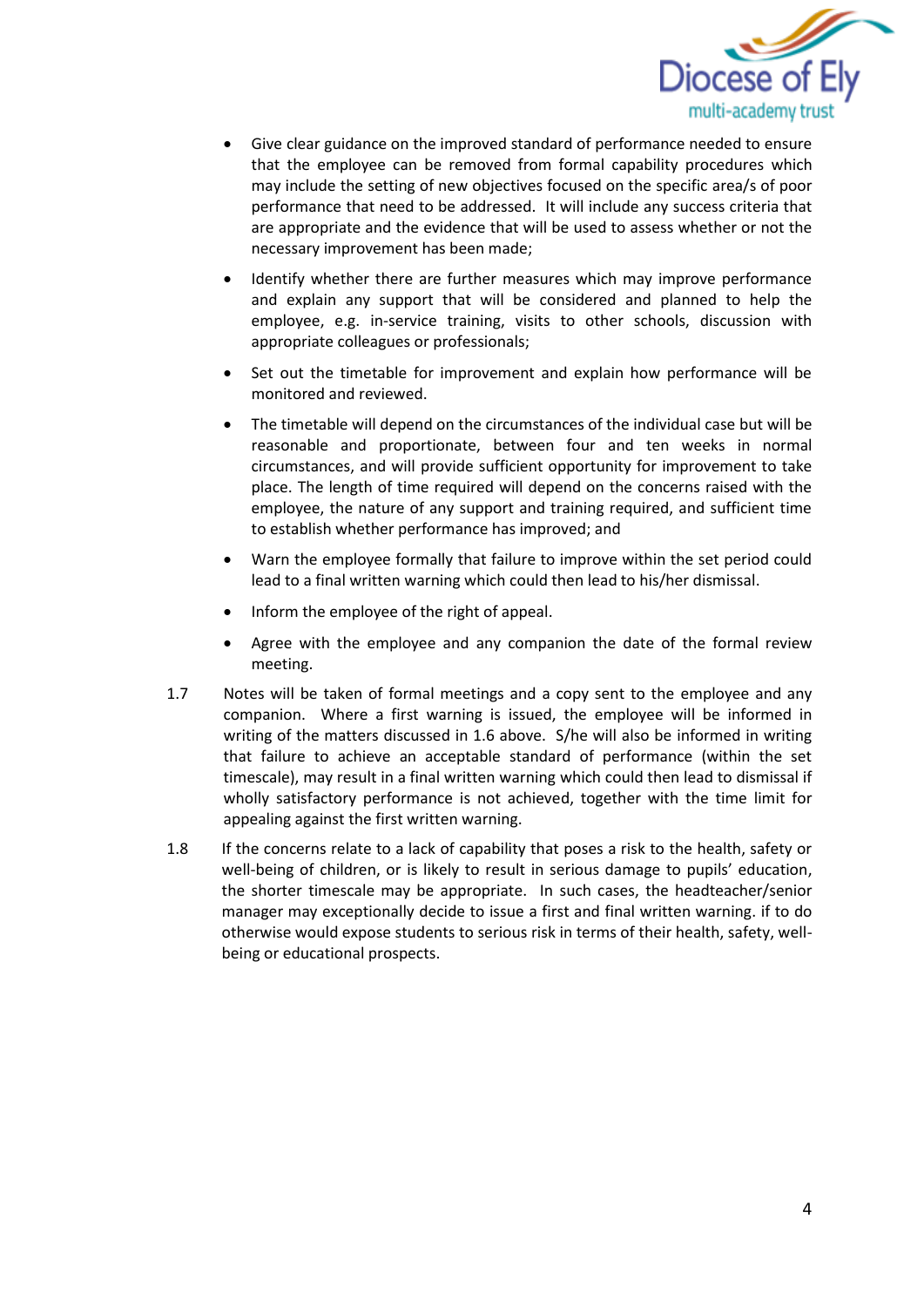

#### **2. Sickness absence and the use of this procedure**

- 2.1 It is important that sickness absence should not delay or avoid the use of formal capability procedures. It is in the interests of all parties to address concerns about performance without undue delay. Arrangements will normally be made to seek medical advice from an occupational health adviser to assess the employee's health and fitness for continued employment at the school or central team office.
- 2.2 Consideration will be given to whether poor performance may be related to a disability and, if so, whether there are reasonable adjustments that could be made to the employee's working arrangements, including changing the employees' duties or providing additional equipment or training. We may also consider making adjustments to this procedure in appropriate cases e.g. moving from this procedure to procedures used by the school to terminate the employment of the employee on the grounds of ill health.
- 2.3 If an employee's medical condition is not serious enough to warrant a consideration of termination of employment on the grounds of ill health, the occupational health adviser will normally be asked to assess whether an employee absent through sickness is fit enough to attend a meeting under this procedure. In the event that the employee is deemed not fit to attend a formal capability meeting s/he may present a written submission for consideration and/or be represented by a companion in her/his absence.

#### **3. Monitoring and review period following a formal capability meeting**

3.1 A performance monitoring and review period will follow the formal capability meeting. Formal monitoring, evaluation, guidance and support will continue during this period. Following this monitoring and review period, the employee will be invited to a formal review meeting (see paragraph 4 below), unless s/he had been issued with a final written warning, in which case s/he will be invited to a decision meeting (see paragraph 6 below).

# **4. Formal review meeting**

- 4.1 At least 5 working days before the date for the formal review meeting a written reminder will be given to the employee together with details of the meeting as set out in paragraph 1.2 above.
- 4.2 The formal review meeting will follow a similar procedure to that identified for the formal capability meeting as set out in paragraph 1.6 above.
- 4.3 If the headteacher/senior manager (Senior Manager nominated by DEMAT in the case of the headteacher) is satisfied that the employee has made sufficient improvement, the formal capability procedure will cease, and the appraisal process will re-start where the employee is subject to Part A above.
- 4.4 In cases:
	- where some progress has been made and there is confidence that more is likely, it may be appropriate to extend the monitoring and review period;
	- where no, or insufficient improvement has been made during the monitoring and review period, the employee will receive a final written warning.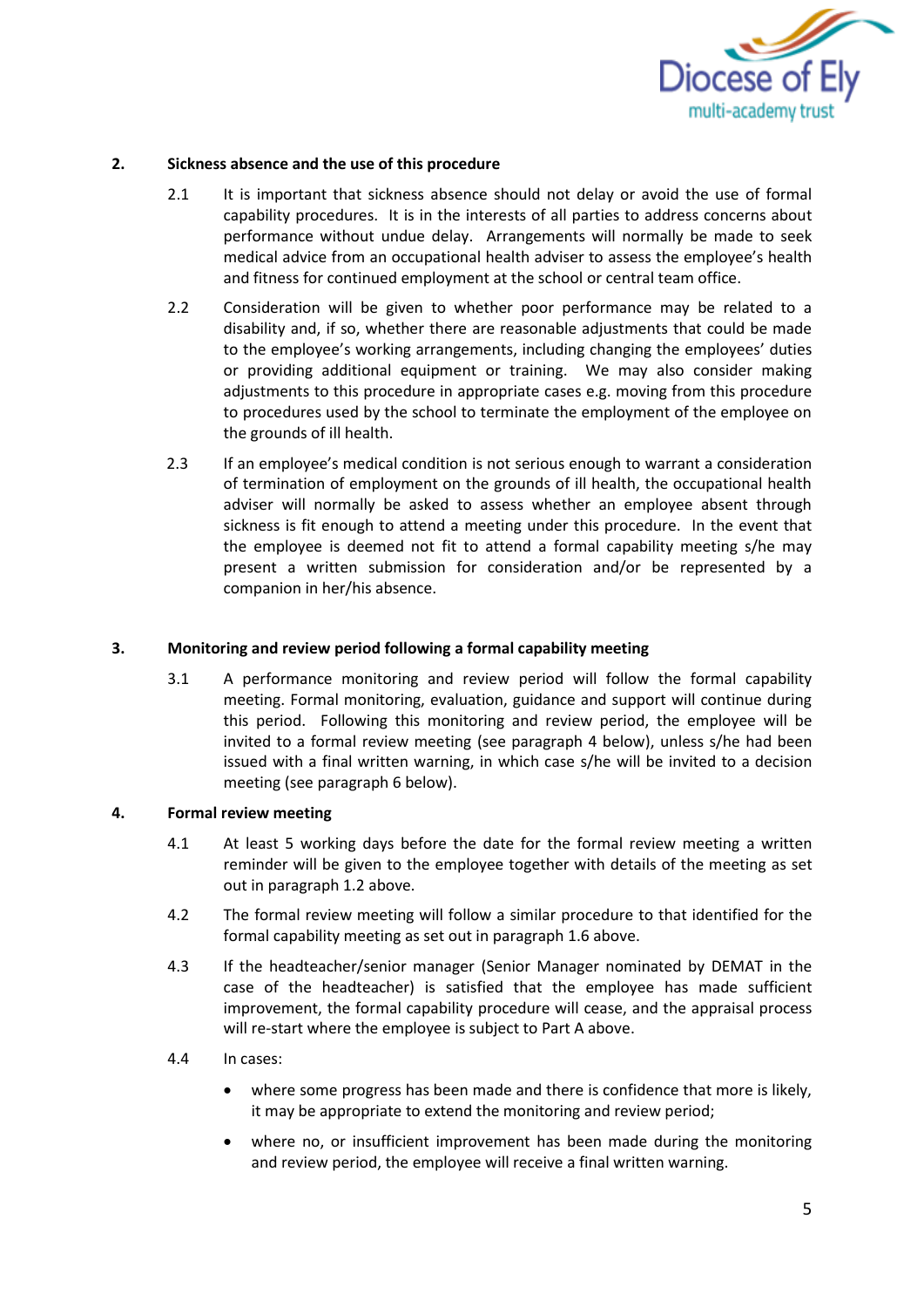

- 4.5 Notes will be taken at the formal review meeting and a copy will be sent to the employee and any companion.
- 4.6 Where a final warning is issued, the employee will be informed in writing that failure to achieve an acceptable standard of performance (within the set timescale), may result in dismissal and will be given information about the further monitoring and review period and the procedure and time limits for appealing against the final written warning. The date the decision meeting will be agreed with the employee and any companion.
- 4.7 At this stage, rather than refer the matter to a decision meeting, consideration could be given to the employee being given a different range of duties or an alternative post. By agreement, this may include transfer to a post suited to the employee's capabilities. If this post is at a lower salary level, the substantive lower salary would apply.

# **5. Right of Appeal against a formal written warning**

- 5.1 If an employee feels that a decision to issue a first and/or final written warning, is wrong or unjust, s/he may appeal in writing against the decision
- 5.2 Appeals against a written warning shall be restricted to considering the reasonableness of the decision made by the headteacher/senior manager, any relevant new evidence not previously available to the headteacher/senior manager or any procedural irregularities. In a school context a statement giving the reasons for the appeal should be submitted to the Clerk to the local governing body within 5 working days of the formal written warning having been received. In a central team context, a statement giving the reasons for the appeal should be submitted to the DEMAT HR Manager within 5 working days of the formal written warning having been received
- 5.3 All appeal hearings will be held as soon as possible after receipt of the appeal at an agreed time and place.
- 5.4 The appeal will be heard by the Appeals Committee. The number on the Appeals Committee may have one or more advisors. The panel can either confirm the warning, reduce a final warning to a warning, or cancel the warning. The employee will be informed in writing of the results of the appeal hearing as soon as possible.
- 5.5 The same arrangements for notification and the right to be accompanied by a companion will apply for an appeal hearing as for the formal capability and review meetings and, as with those meetings, notes will be taken, and a copy sent to the employee and any companion.
- 5.6 Pending any appeal the employee will be expected to continue to work in accordance with targets set for the next stage of the procedure and his/her progress towards the achievement of these targets may be monitored during this period.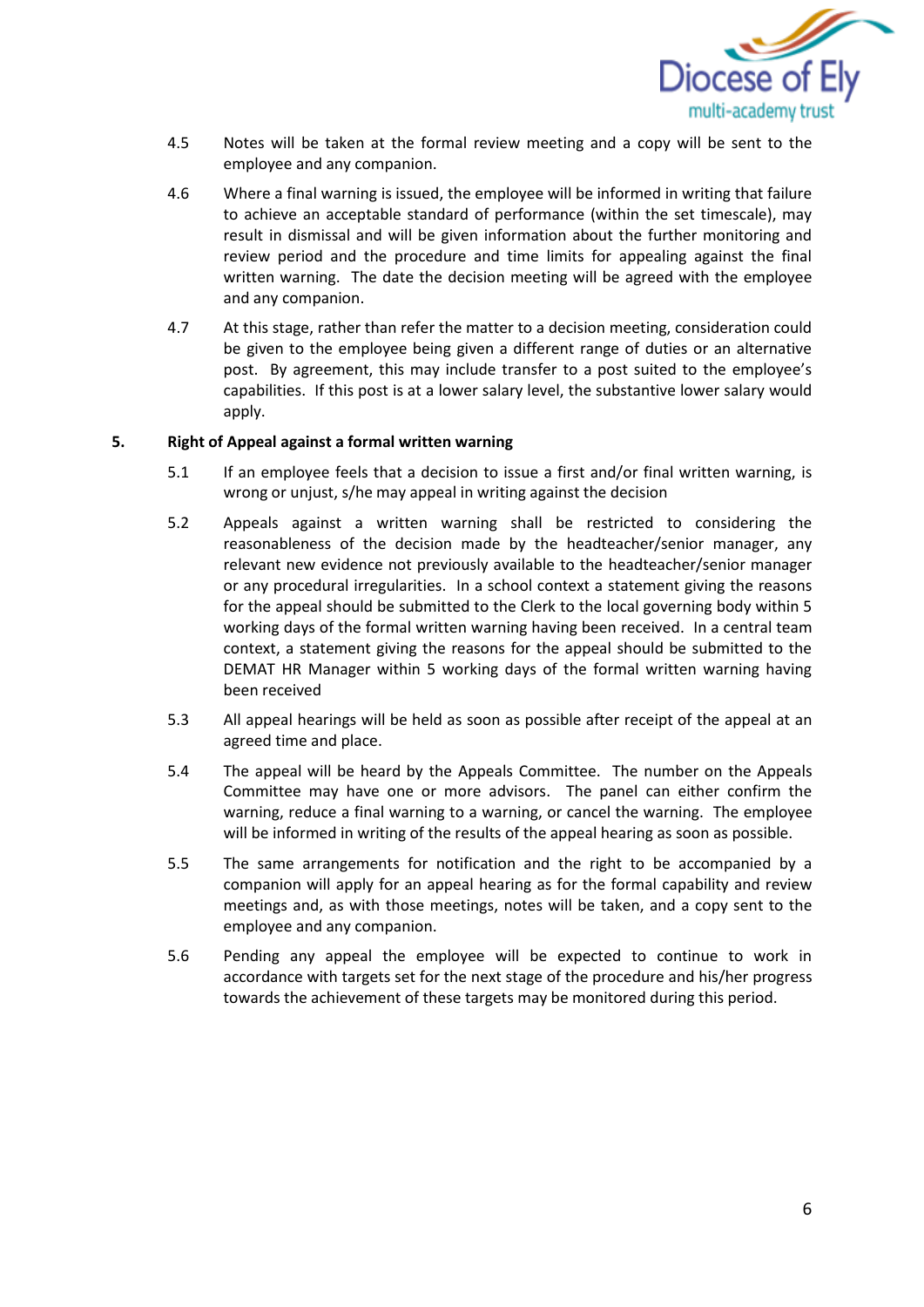

## **6. Decision meeting**

- 6.1 At least 5 working days before the date of the decision meeting a reminder will be given in writing together with details of the meeting as in paragraph 1.2 above. The meeting will be conducted by the Head teacher/Senior Manager.
- 6.2 If an acceptable standard of performance has been achieved during the further monitoring and review period, the capability procedure will end, and the appraisal process will re-start where the employee is subject to Part A above.
- 6.3 If progress has been made and there is confidence that wholly satisfactory performance will be achieved by a short extension, it may be appropriate to extend the monitoring and review period rather than to dismiss. The final written warning will be extended for a short-specified assessment period.
- 6.4 If performance has remained unsatisfactory, a decision will be made that the employee will be dismissed. The employee will be informed in writing as soon as possible of the reasons for the dismissal, the date on which the employment contract will end, the appropriate period of notice and whether the notice is to be served or there will be pay in lieu of notice, and the right of appeal.
- 6.5 Any dismissal must be notified to the DEMAT HR Manager in writing, stating whether the dismissal was with, or without notice or with pay in lieu of notice.

# **7. Right of Appeal against a decision to dismiss**

- 7.1 The employee has a right of appeal to the Appeals Committee against a decision to dismiss.
- 7.2 In the context of a school the Appeals Committee shall consist of at least 3 governors or Senior Officers of DEMAT, none of whom will have had any previous involvement in the case. In the context of the central team the Appeals Committee shall consist of at least 3 trustees or senior officers, none of whom have had any previous involvement in the case.
- 7.3 The employee's notice of appeal should be sent to the Chair of Governors (for school) or DEMAT HR Manager (for central team) within 5 working days of receipt of the written decision to dismiss, setting out the grounds of appeal.
- 7.4 Appeal hearings should be held as soon as possible after receipt of the appeal and will be conducted in the same way as appeals referred to in paragraph 5 above.

### **8. Notice of Dismissal**

- 8.1 Following a decision to dismiss, the Appeals Committee will notify DEMAT HR Manager in writing that the employee is to be dismissed, whether with notice or with pay in lieu of notice.
- 8.2 In the event that the Appeal Committee decides not to uphold the decision to dismiss, the employee shall be informed immediately, and the notice of dismissal shall be immediately withdrawn.